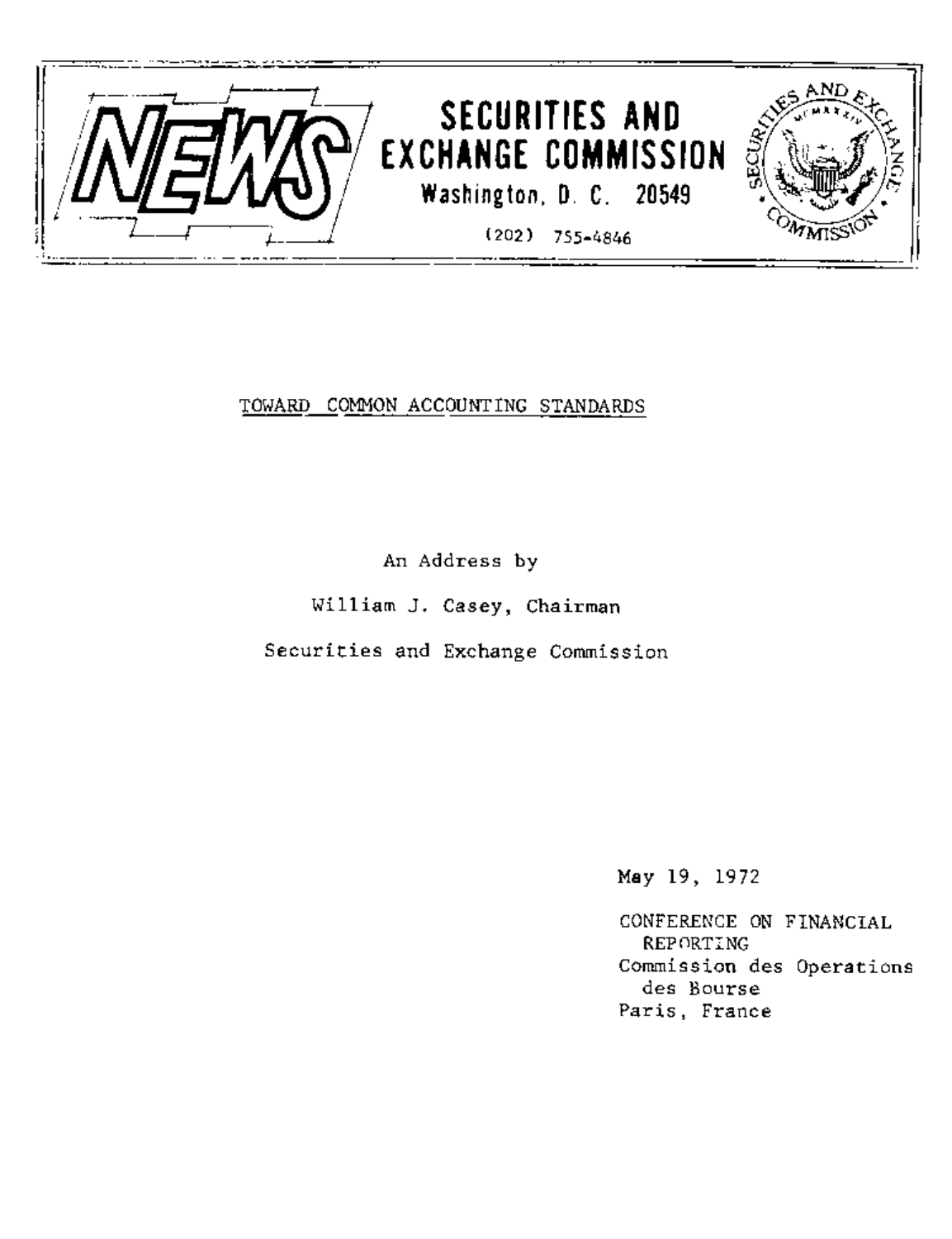It seems to me that what brings us together at this conference is the increasing recognition that our capital markets are becoming international; that the viability and efficiency of national trading markets are becoming increasingly important to countries other than those in which they operate.

Domestic securities markets throughout the world are becoming international public markets -- they attract and are dependent upon the participation of large numbers of investors both national and foreign -- and in the broader sense, their performance directly affects the economy of not only the host country but also of free enterprise countries throughout the world. Investors today do not recognize geographic or political boundaries. Indeed, in today's world of multinational business enterprises, such restraints have become outmoded and unrealistic. It is apparent that the securities markets of the world have become affected with an international public interest.

In our country disclosure and finance reporting have demonstrated their importance to a healthy capital market. A business increasingly recognizes no international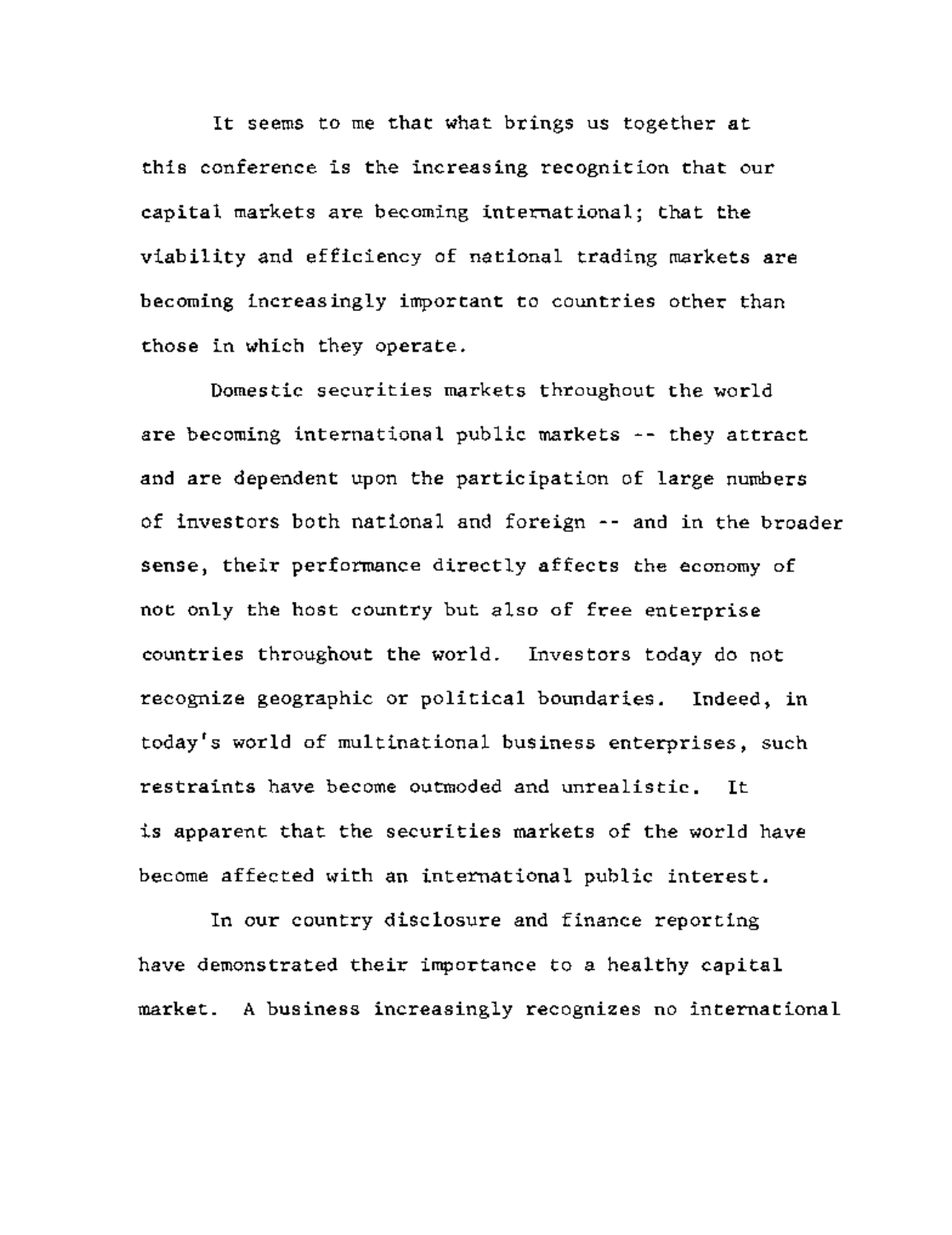boundaries and as investors increasingly look across borders in committing their funds, financial reporting and accounting must learn to speak an international language. That means we must have improved and more uniform accounting standards. There is already an Accounting International Study Group, organized in 1966 and consisting of Canadian, United Kingdom and United States independent public accountants. Perhaps this is a beginning in the formidable task of achieving some acceptable level of accounting uniformity on an international basis. Hopefully this conference can lead to broadening that effort.

At the SEC, we had been working on improving financial reporting in our own country for almost 40 years and we still have a lot to do. Indeed since financial reporting must constantly adapt itself to new economic circumstances and managerial methods, we have a never ending job in developing and maintaining standards of financial reporting.

Perhaps the best contribution I can make to this conference is to review the interplay between business, the accounting profession, the government overseer and the

-2-

 $\cdot$   $-$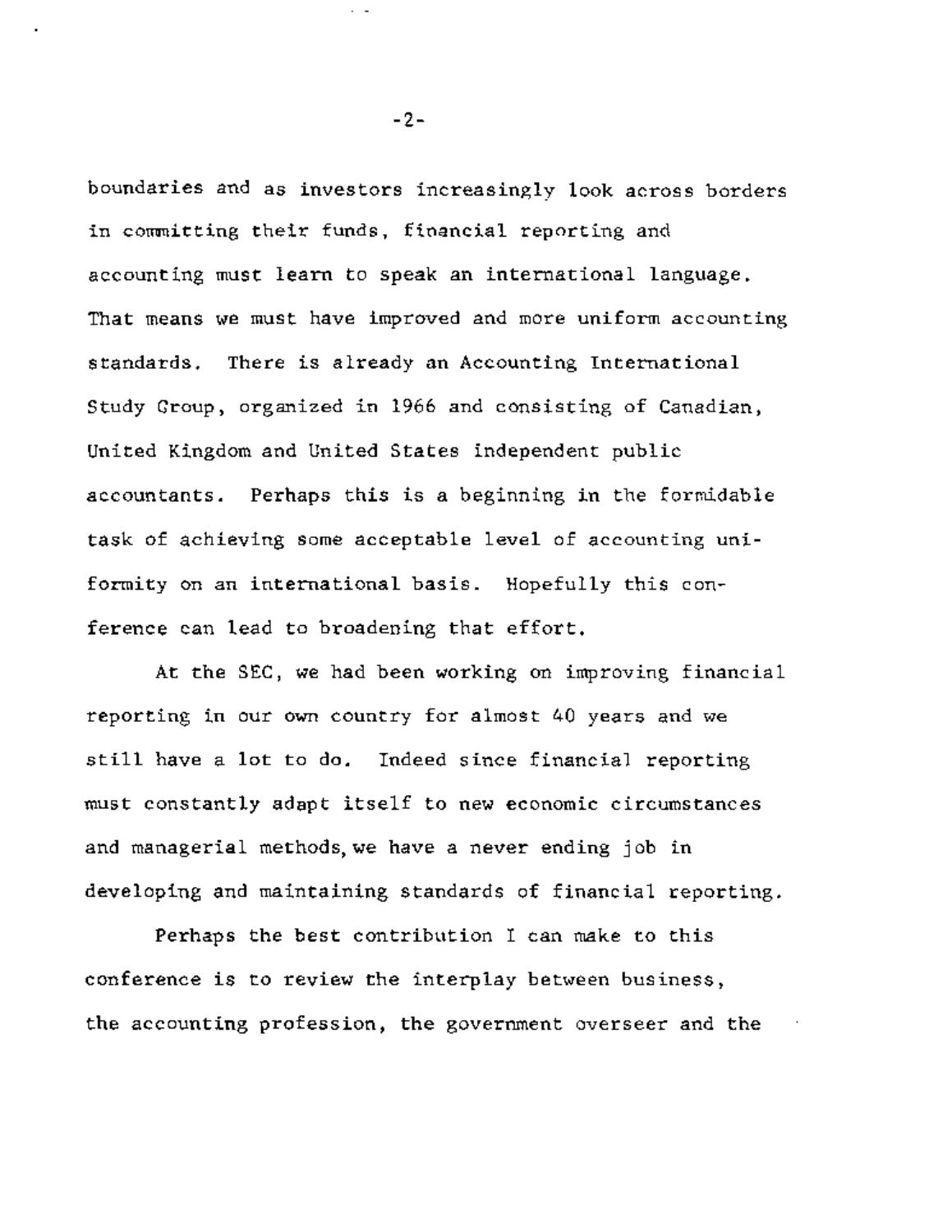courts in our development of financial reporting and the redoubled effort we are about to make to achieve greater uniformity and comparability in financial reporting.

It has often been said that the financial statements and related financial information are the heart of the registration statements and other reports filed with the Commission. The securities laws in the United States contain specific language giving the SEC the responsibility for determining that these financial statements are prepared in a manner which furnishes the information needed by investors and stockholders.

In the hearings which preceded passage of the Securities Act of 1933, our first federal securities law, Congress considered the alternatives of creating a large force of Government auditors to verify the financial statements or of requiring registrants to obtain audits by independent professional accountants. The accounting profession testified to the Congress that they had the capability and, because of their Code of Ethics, the independence to represent the interests of investors. They said that if

-3-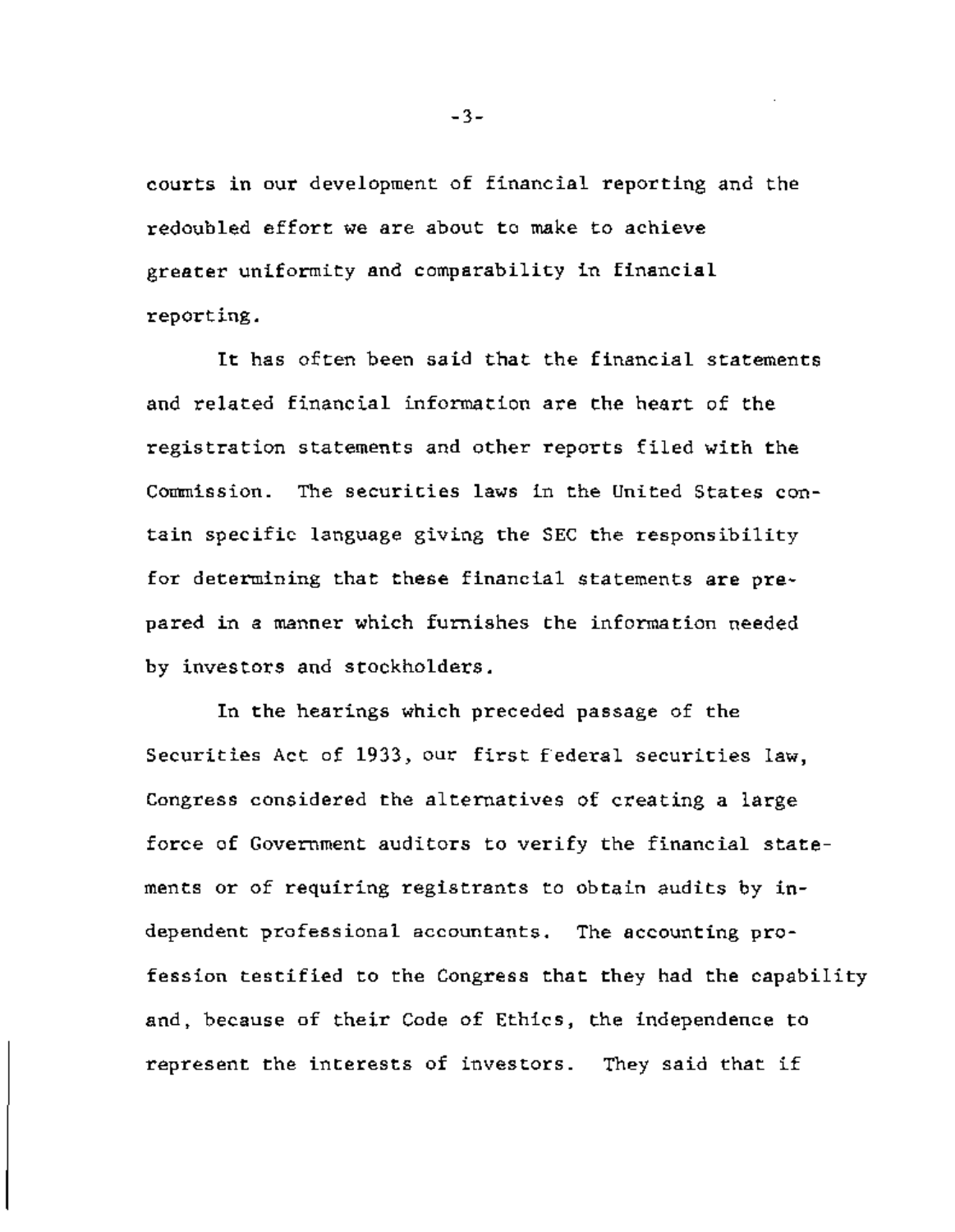the financial statements of publicly owned companies were certified by independent public accountants employed in the private sector, the public interest would be protected. Congress agreed with the contention in adopting the 1933 Act, and the other Acts administered by the Commission include the authority to require certification of the financial statements.

In the implementation of its authority over the accounting and financial reporting of registrants, the Commission has always followed a policy of cooperation with the accounting profession and has refrained, as much as possible, from prescribing detailed accounting rules. Accounting Series Release No. 4, issued in 1938, provided that the Commission would allow companies to follow accounting practices which had "substantial authoritative support" unless the Commission had previously announced different requirements. The Commission has made such announcements only a few times, preferring to collaborate with the accounting profession in determining acceptable practices. The requirements for the specific financial statements and supplemental data to be included in a filing are set forth in filing forms that are prescribed, such as

-4-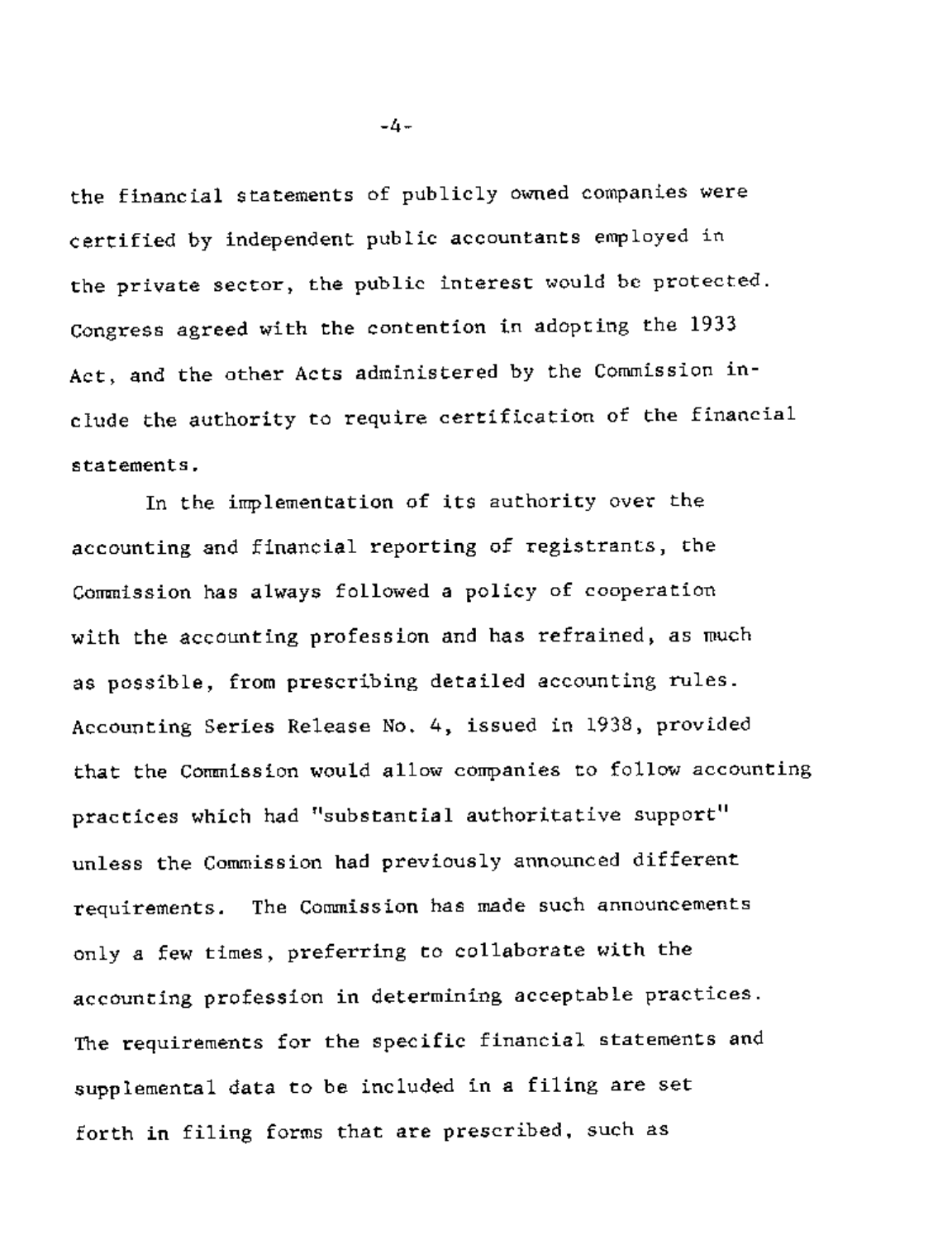Form S-l, the principal form used for registering securities under the 1933 Act, and Form 10-K, the principal form used for registering under the 1934 Act. We also issue special accounting releases from time to time when we need to deal with a particular accounting or auditing principle or procedure. In addition, particularly in the early years of the Commission, some of the opinions issued by the Commission dealt with accounting practices of registrants.

We also take the initiative in establishing requirements for new reporting procedures or additional financial data when we deem it necessary or desirable in the public interest. Actions of this type in recent years have included an amendment of our registration and annual report forms to require diversified registrants to provide more detailed reporting on earnings of their major lines of business and on sales of principal product lines, and to require statements of source and application of funds to be included with other required financial statements. We also require that substantial differences in financial statements

-5-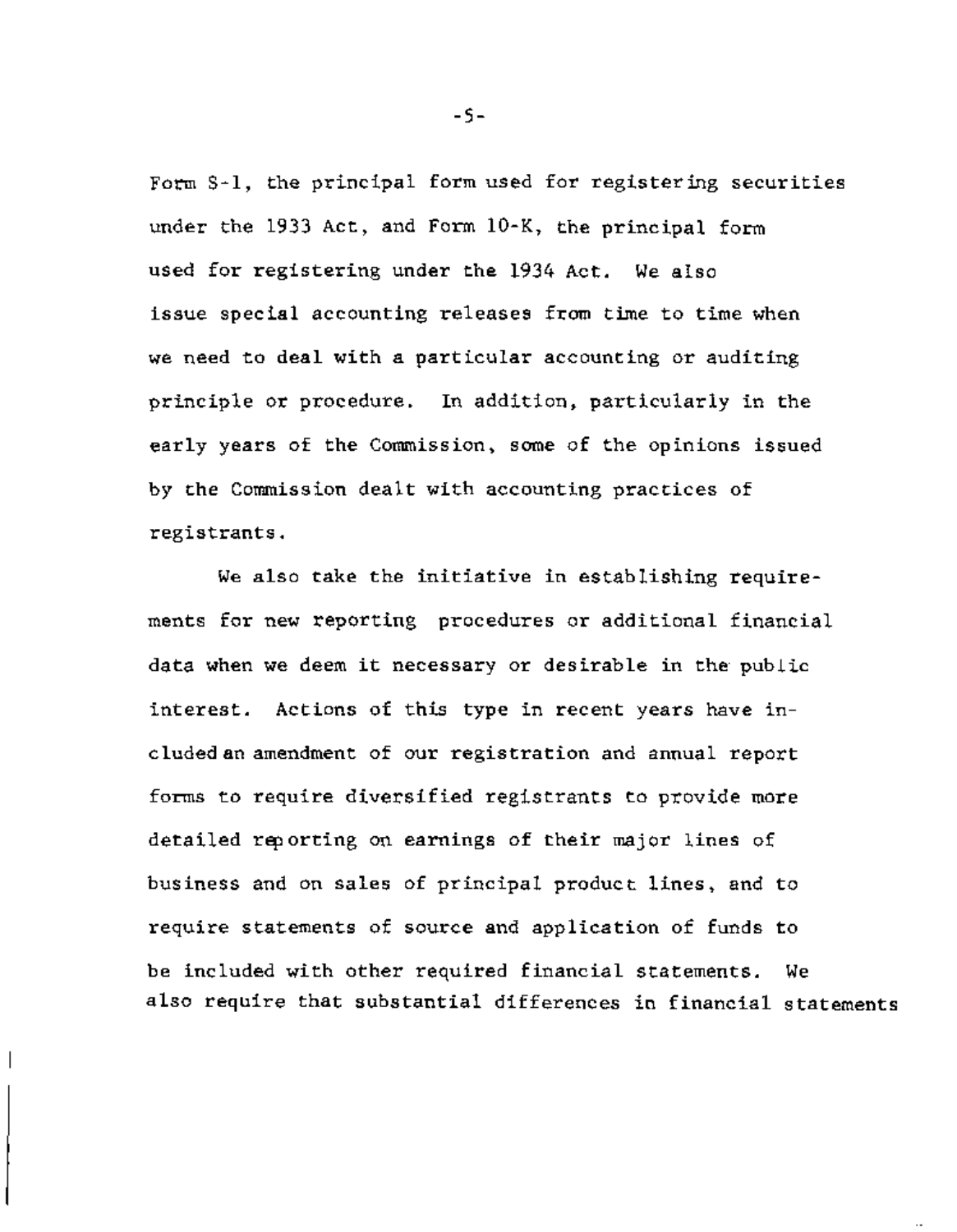of annual reports to stockholders from those in annual reports filed with the Commission be explained to stockholders. This seeks to insure that there are no major differences in what is presented to the Commission and to the investor. The Commission also has taken steps to provide greater understandability and completeness of press releases on company operations.

Unfortunately, there will always be companies which will operate on the fringe of accounting practice. In some cases, these companies "shop around," searching for an accountant who agrees with the reporting practice they wish to follow. In order to be sure we are aware of such practices and to strengthen the position of accountants who insist on proper reporting, we recently adopted a reporting rule to require registrants to notify the Commission when independent accountants are changed. It will also require provision of information on any disagreements with the former accountants regarding accounting principles and practices, financial statement disclosure, or auditing procedures, and comments of the displaced accountants regarding the statement of disagreements.

However, for the most part, the accounting and auditing standards which must be observed in the presentation and

-6-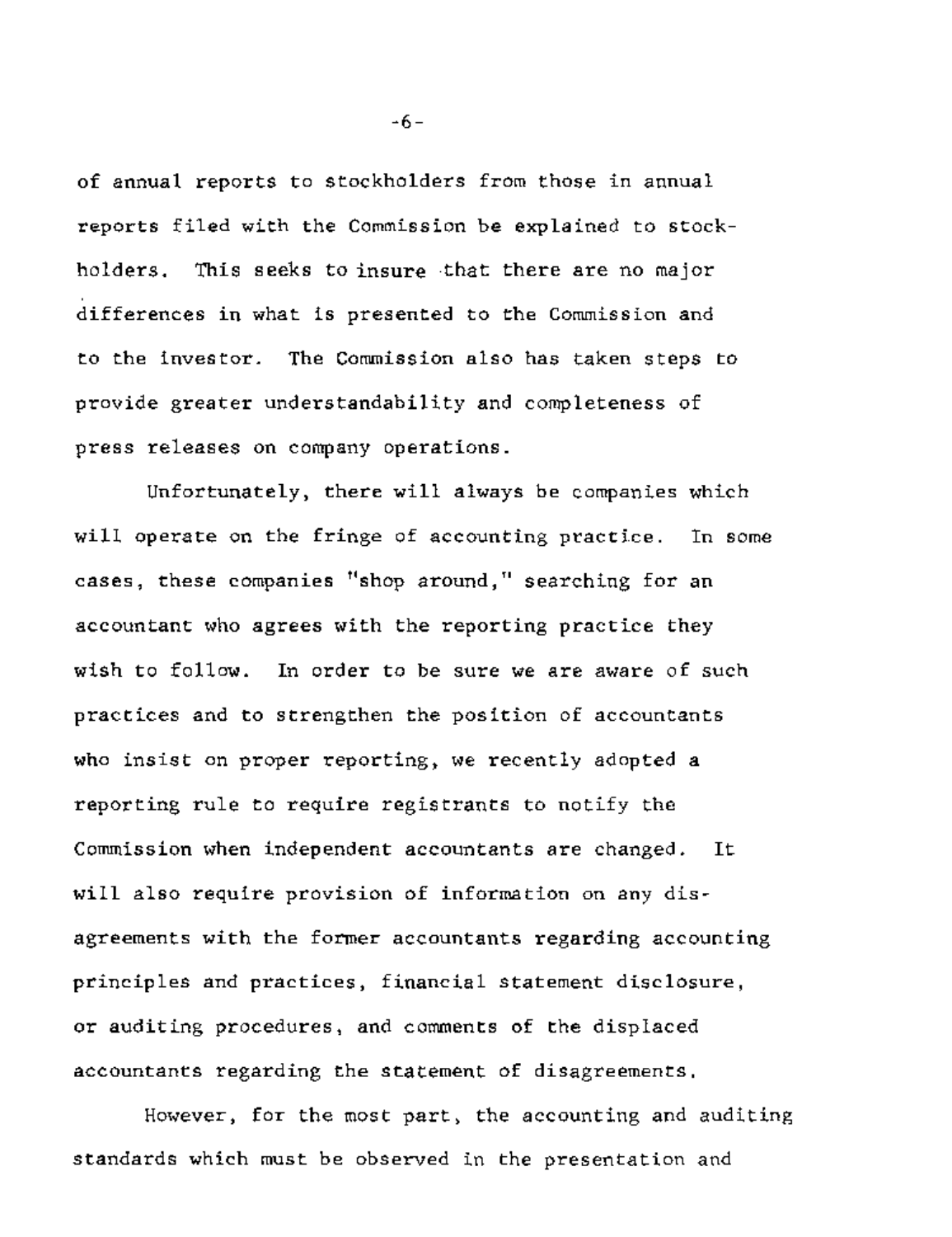the examination of the financial statements filed with the Commission are developed and promulgated by the accounting profession. In connection with this process, our accounting staff maintains a continuing liaison with the major professional accounting and financial organizations in the United States. The principal organization concerned with the development and improvement of these standards is the American Institute of Certified Public Accountants, whose current membership is over 85,000.

The AICPA maintains standing committees or boards to study and deal with matters pertaining to ethics, auditing standards and procedures, and accounting principles. Their pronouncements in these areas are binding on their members who, as I noted, comprise most of the independent accountants who certify the financial statements filed with us. By working with these committees and boards in the development of their pronouncements, we are able to influence the development of standards which we consider necessary

-7-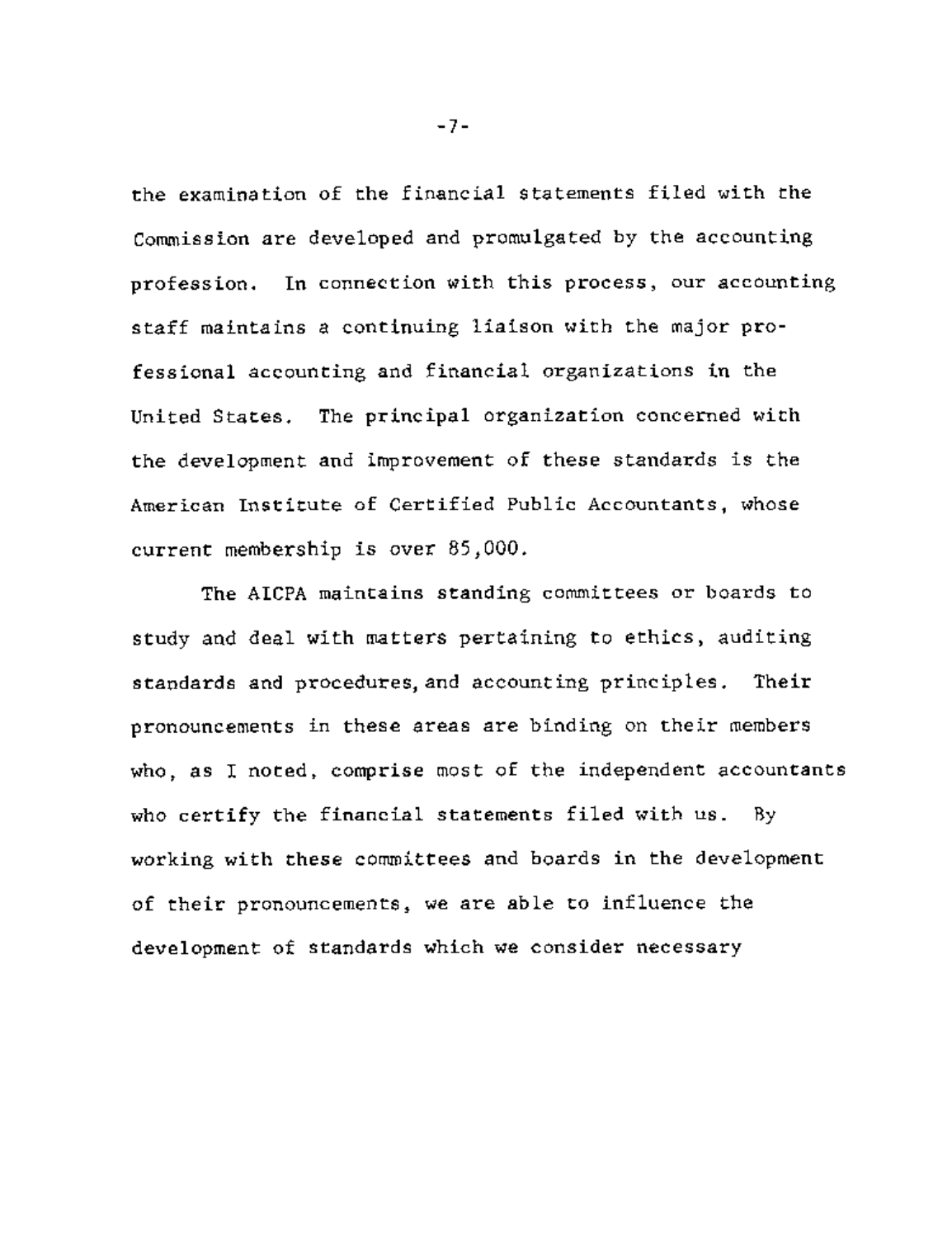for preparing and auditing financial statements.

Over the years a great many statements on accounting principles have been issued by the Institute. Prior to 1959 they were issued by a Committee on Accounting Procedure as Accounting Research Bulletins. In 1958 when there was some dissatisfaction with then current efforts to develop and improve accounting standards, a committee, of which our Chief Accountant was a member, recommended that the Institute establish an Accounting Principles Board to increase the quantity of accounting research and bring improvements in both the quality and quantity of future pronouncements on accounting standards.

Since the APB was established in 1959 it has issued a number of major opinions, all of which were considered by the Commission or the Chief Accountant prior to their adoption. Our accounting staff meets with the APB subcommittees to assure that principles are acceptable to the Commission. In some difficult areas many conferences and discussions are necessary in order to develop satisfactory

**-8-**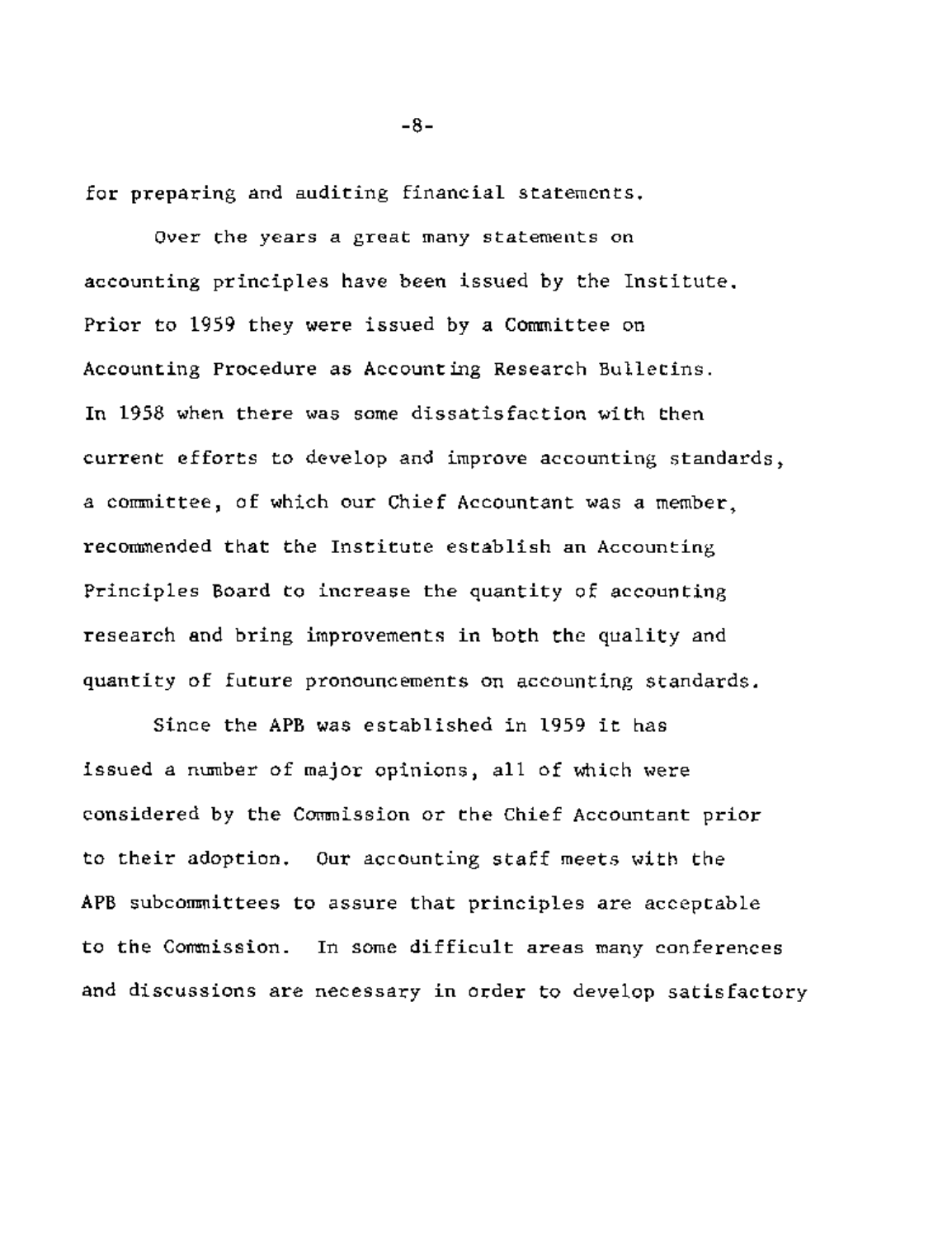opinions. This was particularly true regarding opinions issued by the Accounting Principles Board on "Earnings per Share," "Business Combinations," and "Intangible Assets," all of which dealt with very troublesome and difficult problems that existed in the 1960's. Other significant opinions issued by the Board relate to the accounting for leases by lessees and by lessors, cost of pension plans, income taxes, the equity method of accounting for investments in common stock, and the reporting of results of operations and of changes in financial position.

Although the APB did much good work in the 1960's, the profession began experiencing difficulties in this same period. Lawsuits began to be filed in increasing numbers, particularly against some of the largest public accounting firms, with respect to the quality of their work and some heavy settlements were made. A few of these are particularly significant. In the Yale Express case it was claimed that the accountants did not insist that the company disclose the operating problems it was encountering even though

-9-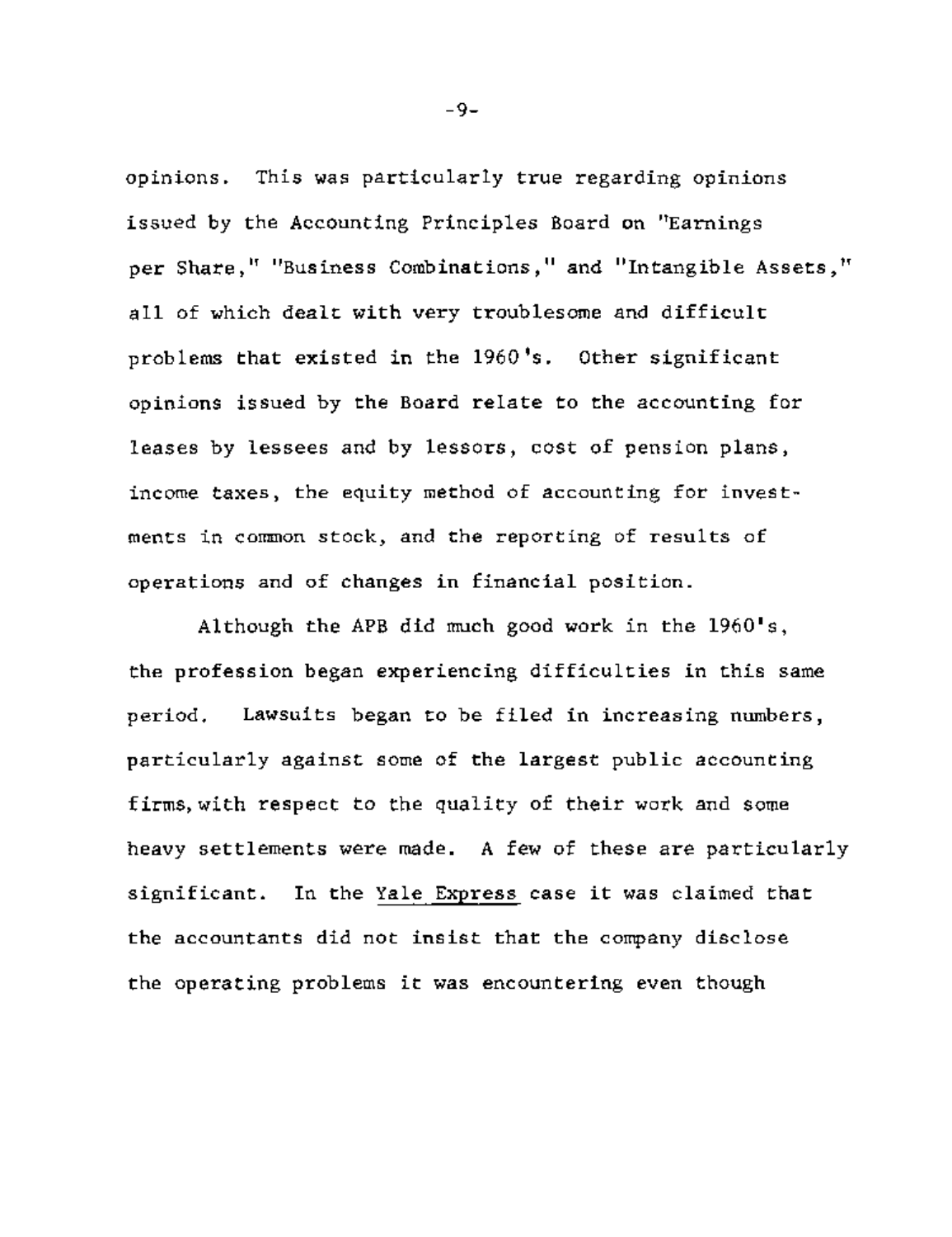they were aware of them. The presiding judge in the matter of U.S. vs. Simon, in charging the jury, stated that they need not consider only whether generally accepted accounting principles and generally accepted auditing standards were followed -- but that should they follow a stricter standard, that is, did what was done result in a fair presentation to stockholders?

In the BarChris decision the court found that the parties involved, including the independent accountants, had not been fully responsive in meeting their duties under the Securities Acts. Specifically, the court found there were material misstatements and omissions in the financial statements included in the prospectus, sufficiently deficient to impose liability on the accountants, and that the defense of due diligence was not available to the auditors with respect to the expertised portion of the prospectus because a reasonable investigation would have disclosed that the prospectus contained materially false and misleading statements.

 $10$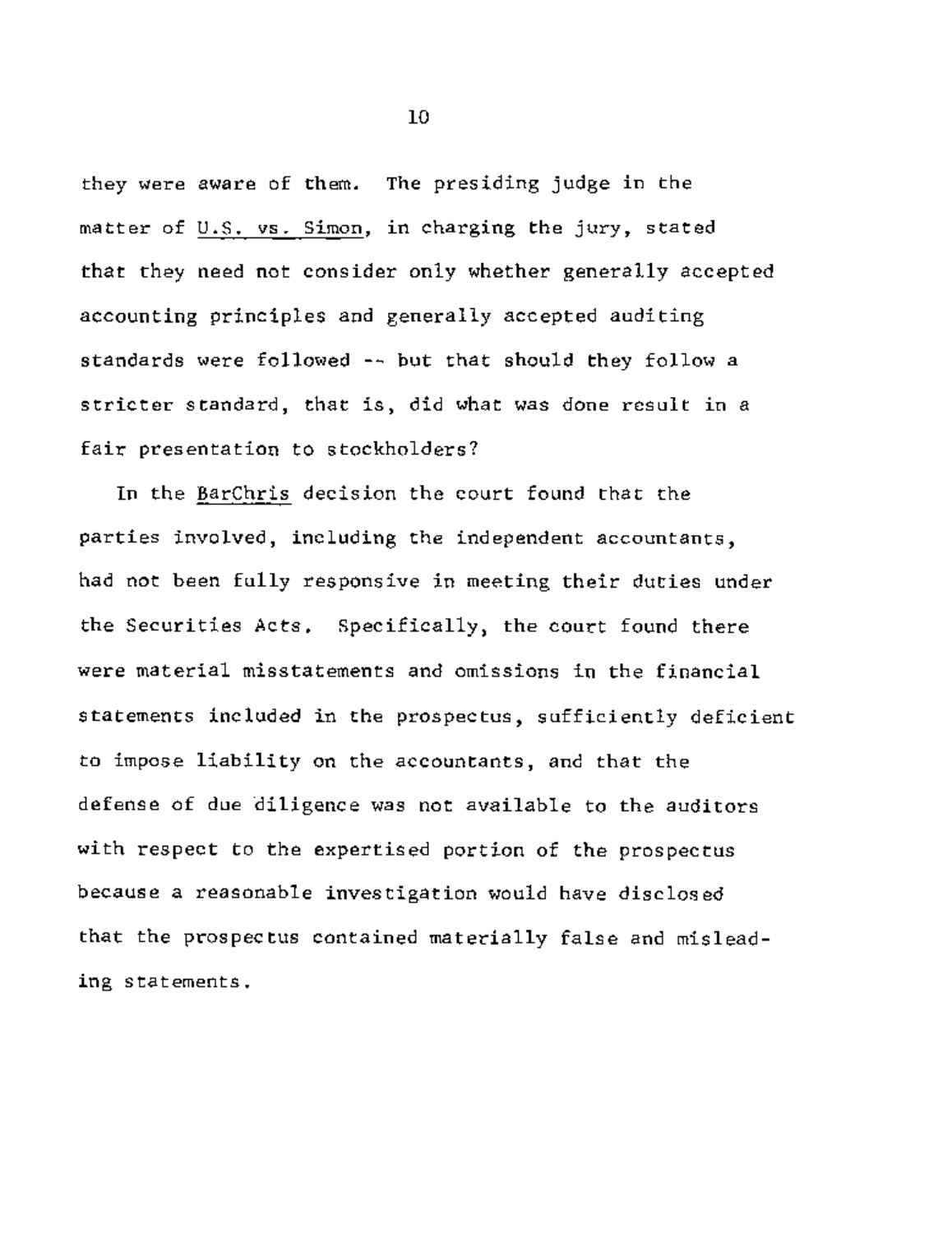In the 1136 Tenants Corporation case, the courts decided that even though the accountants were engaged for the sole purpose of bookkeeping rather than auditing, they nevertheless had a duty to take notice of unusual transactions and to report appropriately to their clients.

These court decisions raised serious questions about the extent of the generally accepted accounting and auditing standards established by the profession. As with its predecessor, dissatisfaction with the APB began to be heard. Questions arose regarding its ability to solve difficult problems, the quality and the general acceptability of some of its opinions, and the independence from their clients of the practicing accountants who constitute a large majority of the membership of the Board. Questions such as these led to a general questioning of the adequacy of the Board as it is presently constituted to promulgate the accounting standards necessary for guidance in preparing financial statements.

Because of these problems the President of the AICPA in early 1971 appointed two prestigious committees to explore ways to improve the Institute's function of

ii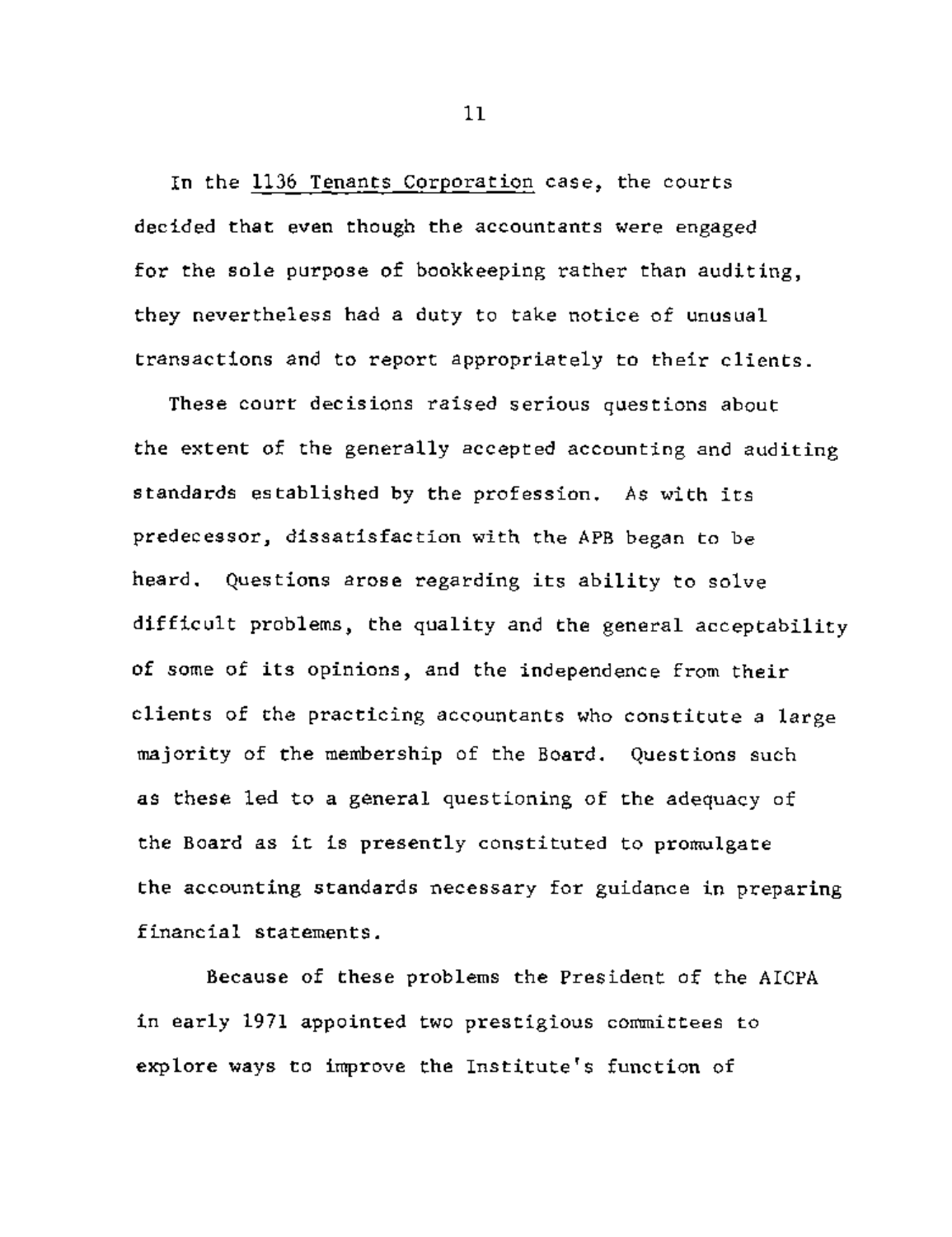establishing standards of financial reporting. One study group, which was chaired by former Securities and Exchange Commissioner Francis M. Wheat, studied the operations of the APB and possible alternatives and has made recommendations for a new structure to supplant the APB. This structure, which has now been endorsed by the governing council of the AICPA, would have, as its primary group for determining standards, a seven member full time board. It is hoped that this will enable a faster response to developing problems. The Board also provides for a greater representation from other groups and thus it is hoped that its opinions will have even greater acceptance than those of the APB. The proposals by the study group have received wide support. On April 28 the Commission sent a letter to the AICPA board of directors endorsing the concepts proposed and suggesting a public hearing to provide assurance of the acceptability of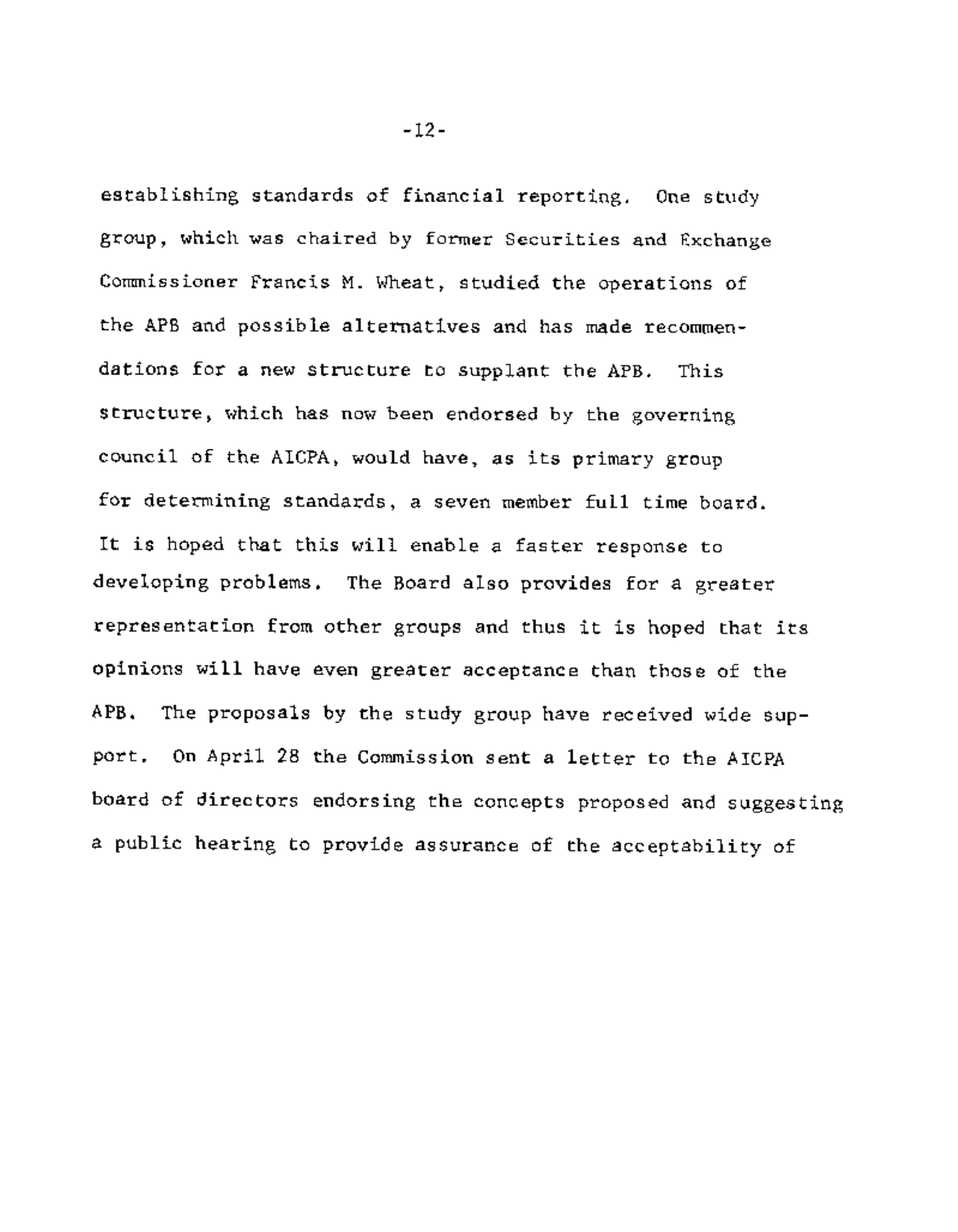"the charter, by-laws and rule making procedures which will govern the operations of the three new entities as well as the method by which financial resources will be obtained." We believe that the development of accounting standards should stay in the private sector and hope that the new structure will increase public confidence in accounting principles and in financial reporting generally.

At the same time that the study on Establishment of Accounting Principles was originated an accounting objectives study group was formed for the purpose of studying and refining the objectives of financial statements. The Study Group, headed by Robert M. Trueblood, a former president of the Institute, is considering: who needs financial statements, what information is needed, how it should be communicated, and how much of the needed information can be provided by accounting. It has conducted interviews with businessmen and government officials on a wide scale and is, this very week, holding public hearings in New York for the purpose of hearing from all interested persons. The Commission expects to meet with Mr. Trueblood's committee and will be very interested in the conclusions reached. Perhaps they may point the way to a decision as to whether there is a practical way to reflect current values in a company's formal financial statements.

**- 13 -**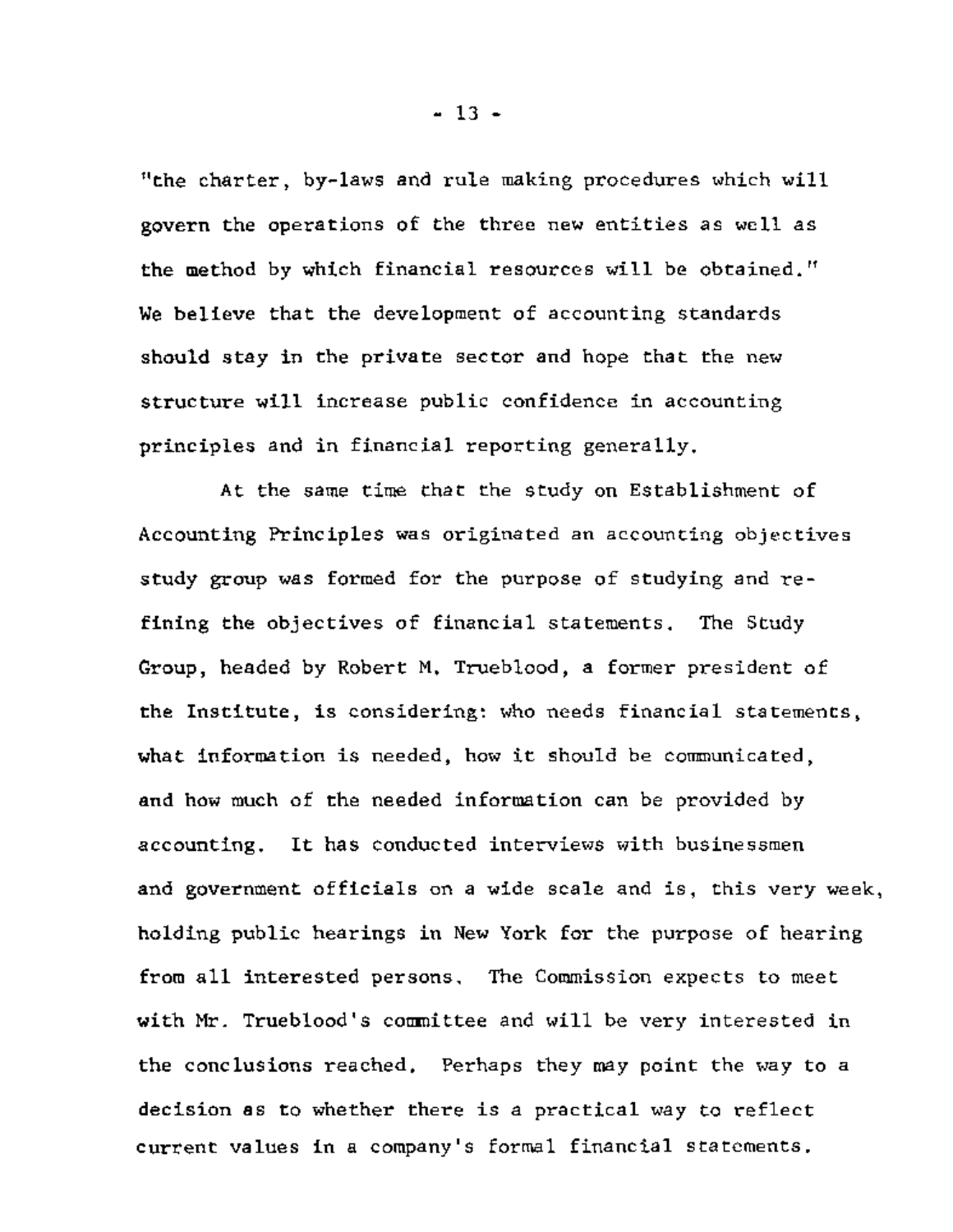This leads me into thoughts of the future. Where do we go from here? I believe that we must evolve some way to give a better portrayal of economic reality. One thing that is clearly required is a more complete description of accounting policies followed by all reporting companies. This past April the APB issued an Opinion requiring a statement of accounting policies. I hope this will generate sufficient information to enable better comparison of results of operations and financial position, particularly between companies in the same general business. This may require that sufficient information be given to compare two companies which follow different accounting policies. If practice under this new Opinion does not generate sufficient information, the Commission will have to consider action of its own.

It is also my belief that, despite the progress made since 1964, when our then Chief Accountant, Andrew Barr, reported to Congress on this problem, a further reduction on permissible alternative accounting treatments in identical circumstances must be made. There is simply no basis for alternatives when fact situations are identical. It may be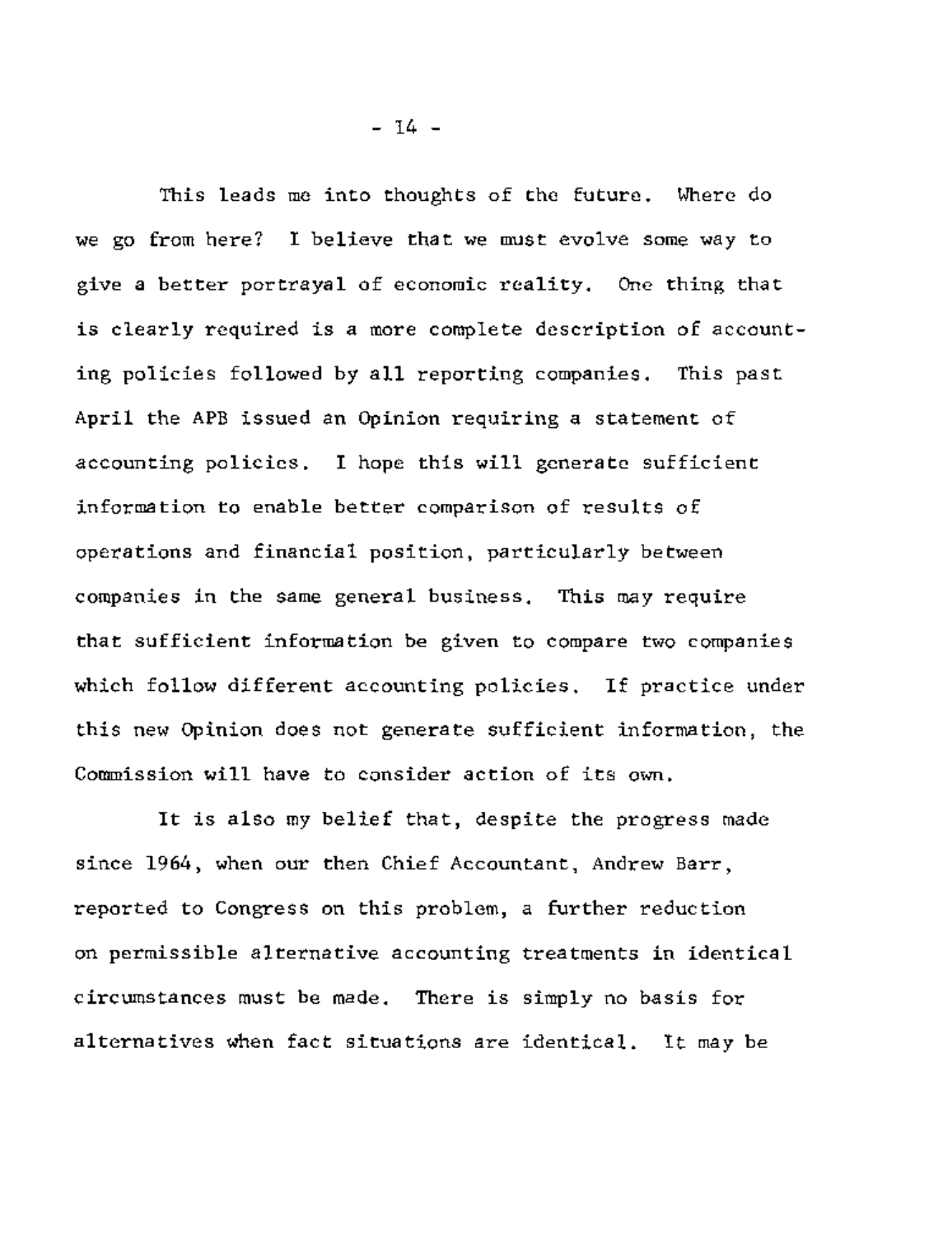that some of the disclosures which we think are necessary (I am thinking here of disclosure of some type of value information) will have to be made outside of the financial statements.

Finally, what about forecasts? You are no doubt aware of the British practice of including forecasts in public documents, particularly when a takeover or exchange is contemplated. You know also that the Commission has not permitted forecasts to be included in documents filed with it. However, we know forecasts are made and are used by those who know of them and we are presently studying whether and how to get such forecasts into the prospectuses and reports filed with us. We have asked the interested groups in the financial community to work with us on this. One question to be dealt with is to what extent liability should attach to forecasts. Another is whether they should be attested to by independent experts. Clearly any forecats to be made would have to be accompanied by disclosure of the material assumptions made and those assumptions would have to be reasonable. Although our study is not yet near completion, it already seems clear that any use of projections or forecasts should be voluntary until sufficient experience is gained as to their usefulness in our country.

**- 15 -**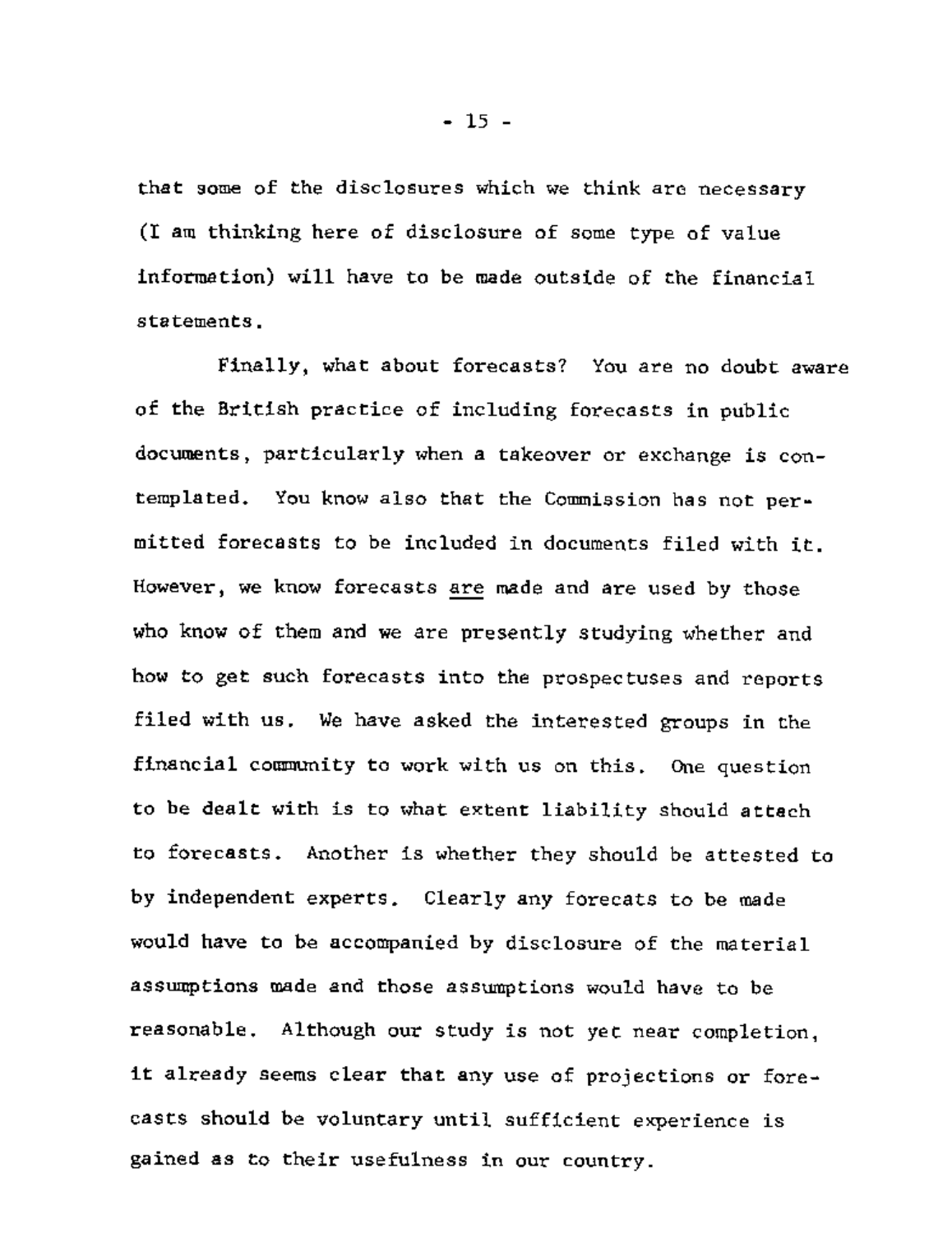Looking to the future I hope that out of this Conference will come an effort to resolve the differences in accounting standards and accounting approaches among the economically advanced countries. It is true that an international capital market calls for some degree of commonality in accounting standards. But this can not happen over night. The history of improving accounting standards and practices in my own country shows that, although it took us almost 40 years to get as far as we have and there is still much to be done, each step along the way contributed to public confidence in the financial reporting disclosures as the basis on which investment are made. What is necessary is that we show a will to move together and the ability to make progress towards commonly accepted international standards.

Let me quickly review what seem to me to be the major points to which we should give priority in working towards this goal.

First, what is the purpose of accounting and who is it for? In some countries, accounting is deemed being

**- 16 -**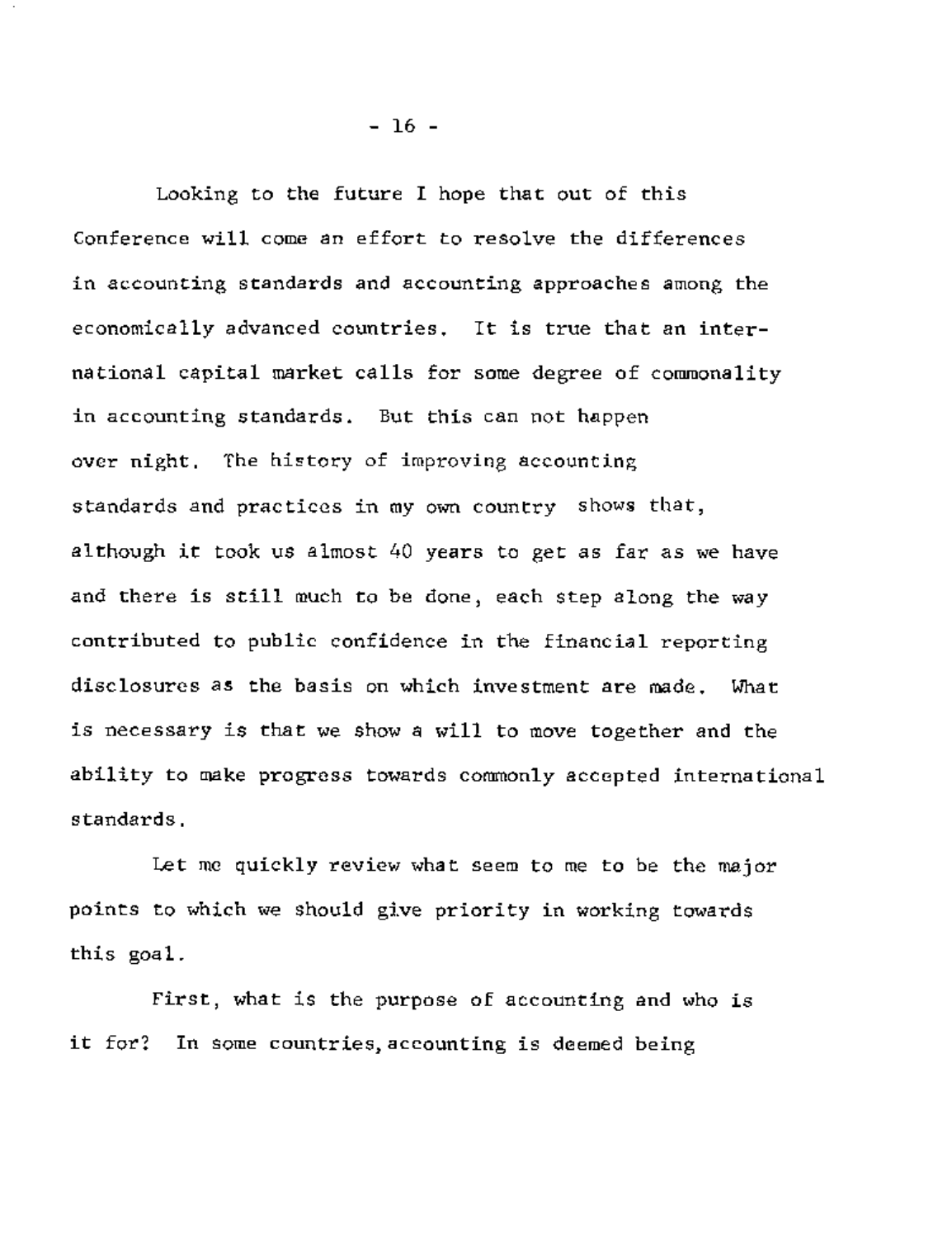primarily for the purpose of guiding management and letting owners know where they stand. Increasingly, a country which has or hopes to have broad public participation in investing in its economic activity will have to accept that one of the primary purposes of accounting is to inform the investor and the potential investor.

Secondly, from our experience in the United States, it appears that investment values are related to earning power more than anything else. In other countries, market values are related to dividends more than to earning power. As the focus is put on the reliability of a dividend rate rather than on earning power, or the reverse, the emphasis in accounting approaches will be different. I am hazarding a guess here, but it does seem to me that the trend in investment thinking is towards an emphasis on earning power.

Thirdly, there appears to me to be broadening acceptance of the concept that the accountant has an obligation to apply those principles and standards and express those qualifications which will bestpresent a fair view of the position of the business. By position I think we will increasingly mean fair value and earning power and basic economic reality as it relates to value and earning power.